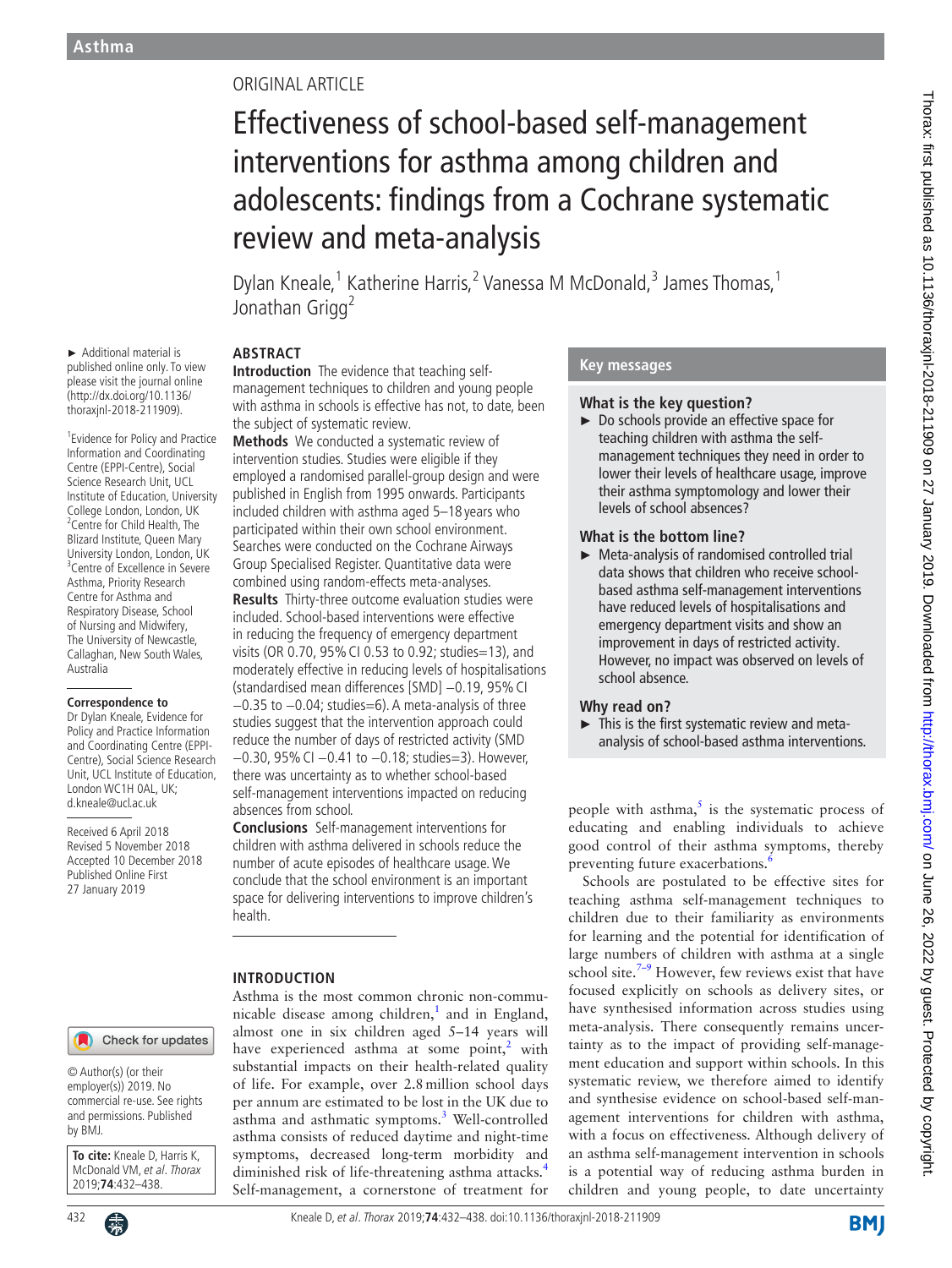remains as to the effectiveness of this approach across a number of different outcomes.<sup>[10 11](#page-6-7)</sup>

#### **Methods**

Full details of the methods used were published on registration of the protocol for this review through the Cochrane Collaboration.<sup>12</sup> The complete review aimed to address two key objectives: (1) identify the key design features and processes associated with successful implementation of school-based asthma self-management interventions and (2) understand whether school-based interventions can effectively change asthma self-management behaviour. In this manuscript, we focus on the quantitative synthesis of evidence on the effectiveness school-based asthma interventions. Complete details, including the results of the review of intervention design and implementation factors, can be found in the full companion Cochrane review, which is published simultaneously with this paper.<sup>[11](#page-6-9)</sup>

#### **Study eligibility**

Studies were eligible if they employed a randomised parallel-group design with children randomised individually or in clusters and were published in English from 1995 onwards (this date corresponding with publication of the first Global Initiative for Asthma guidelines, which provided a foundation for asthma guidelines globally.<sup>13</sup> Participants included school-aged (5–18 years old) children and young people with asthma who participated within their own school environment.

All included interventions aimed to develop and enhance self-management of asthma among children through at least one of the following components: (1) increasing knowledge of asthma and its management; (2) enhancing self-management skills; and (3) improving self-management behaviours and practice. The definition of self-management used followed British Thoracic Society guidelines, $14$  and eligible studies included the development of at least one of the following components: reinforcement of regular lung function monitoring; development of an therapeutic alliance between patients and healthcare practitioners; instruction on inhaler techniques; reinforcement/ provision of an individualised written asthma management plan; instruction on the appropriate use of reliever and preventer therapies; and selected non-pharmacological strategies. Thus, an intervention where school nurses directly delivered medication to children or directly observed therapy (eg, Halterman *et al*[15\)](#page-6-12), but that did not include a component aimed at developing self-management skills, would be excluded (see online [supple](https://dx.doi.org/10.1136/thoraxjnl-2018-211909)[mentary materials](https://dx.doi.org/10.1136/thoraxjnl-2018-211909)). Self-management interventions could either be provided by a trained educator, or nurse (including school, practice or community nurse), or doctor or physician, or peer or social worker (or a combination of these). Eligible studies also included a comparison group that either received usual care or a self-management or health intervention with a focus other than asthma (placebo).

#### **Selecting and combining outcomes**

Information on four primary outcomes, reflective of indicators of good asthma control,<sup>[14](#page-6-11)</sup> were extracted: (1) exacerbations or asthma attacks leading to admission to hospital (hospitalisation); (2) asthma symptoms leading to emergency hospital visits; (3) absence from school; and (4) days of restricted activity. Information on a number of secondary outcomes was also extracted and synthesised.<sup>[11](#page-6-9)</sup>

A search was conducted on the Cochrane Airways Group Specialised Register, which covers a number of databases including

CENTRAL, MEDLINE, Embase, PsycInfo and CINAHL as well as respiratory conference abstracts, for trials, using a strategy outlined in the full review<sup>11</sup> and developed by the Airways Group Trials Search Co-ordinator (details in acknowledgements). All results were imported into EPPI-Reviewer 4 (systematic review software $16$ ) and screened on title and abstract by two reviewers (DK and KH). Full texts were obtained for studies meeting initial eligibility criteria and rescreened by both reviewers who met to discuss and consolidate any disagreements. All studies meeting the criteria for study design were included, irrespective of the outcomes that were collected. All data were extracted into EPPI-Reviewer 4, which was also used for calculating effect sizes including adjustments for clustering<sup>[16](#page-6-13)</sup>; STATA (Release 13) was used for conducting further data transformations and robustness checks, while RevMan V.5.3 was the primary software used for combining quantitative data.<sup>17</sup> All data were initially combined using random-effects meta-analyses, as the underlying assumptions of a fixed-effects specification were not deemed to be compatible with the likely heterogeneity in intervention types and populations across studies.

Adjustments for clustering were made where this was not reported by trialists, and because no study included in the meta-analysis provided a direct estimate of the clustering effect through an intracluster correlation coefficient (ICC), an estimate of 0.05 was selected based on the ICC used in a study not included in the meta-analysis.[18](#page-6-15) We expected outcomes to be reported using similar units of analysis, although in reality we encountered a number of variations and used Chinn's formulae<sup>[19](#page-6-16)</sup> for converting effect sizes and SEs between standardised mean differences (SMDs) and ORs, following direction provided in the Cochrane Handbook.<sup>[20](#page-6-17)</sup>

We assessed statistical heterogeneity through examining the  $I^2$ measure and Cochran's  $Q^{20}$  $Q^{20}$  $Q^{20}$  and explored drivers of heterogeneity through conducting prespecified sensitivity and subgroup analyses. We intended to construct random-effects meta-regression models, which would allow us to explore the impact of different covariates simultaneously. However, a relatively low number of studies (our largest model included 13 studies) meant that we were unable to extend the modelling in this way. We assessed sources of potential bias using the Cochrane Collaboration's Risk of Bias tool. $^{21}$  For publication bias, we plotted the distribution of studies' effect sizes against their SEs in a funnel plot for each outcome; we also undertook formal tests for smallstudy publication bias using Egger's test.<sup>22</sup> However, these tests were likely underpowered for at least two of the outcomes (hospitalisations and days of restricted activity). Further sensitivity analyses were undertaken on the basis of the study's risk of bias assessment, the impact of using fixed-effects compared with random effects modelling, and the impact of studies using a cluster randomised design.

#### **Results**

The first search was conducted in April 2015, with updated searches conducted in April 2016 and 2017. After deduplication, the titles and abstracts of 379 outcome evaluation studies were independently screened by two review authors (KH and DK). Following exclusion on title and abstract, the remaining 105 full-text records were assessed for eligibility, and 33 outcome evaluation studies were included for further analysis [\(figure](#page-2-0) 1).

The majority of studies (79%) randomised children by school; in contrast, just seven studies randomised by individuals. The evidence was mainly informed by studies that had taken place in North America (24 in the USA and 4 in Canada). Of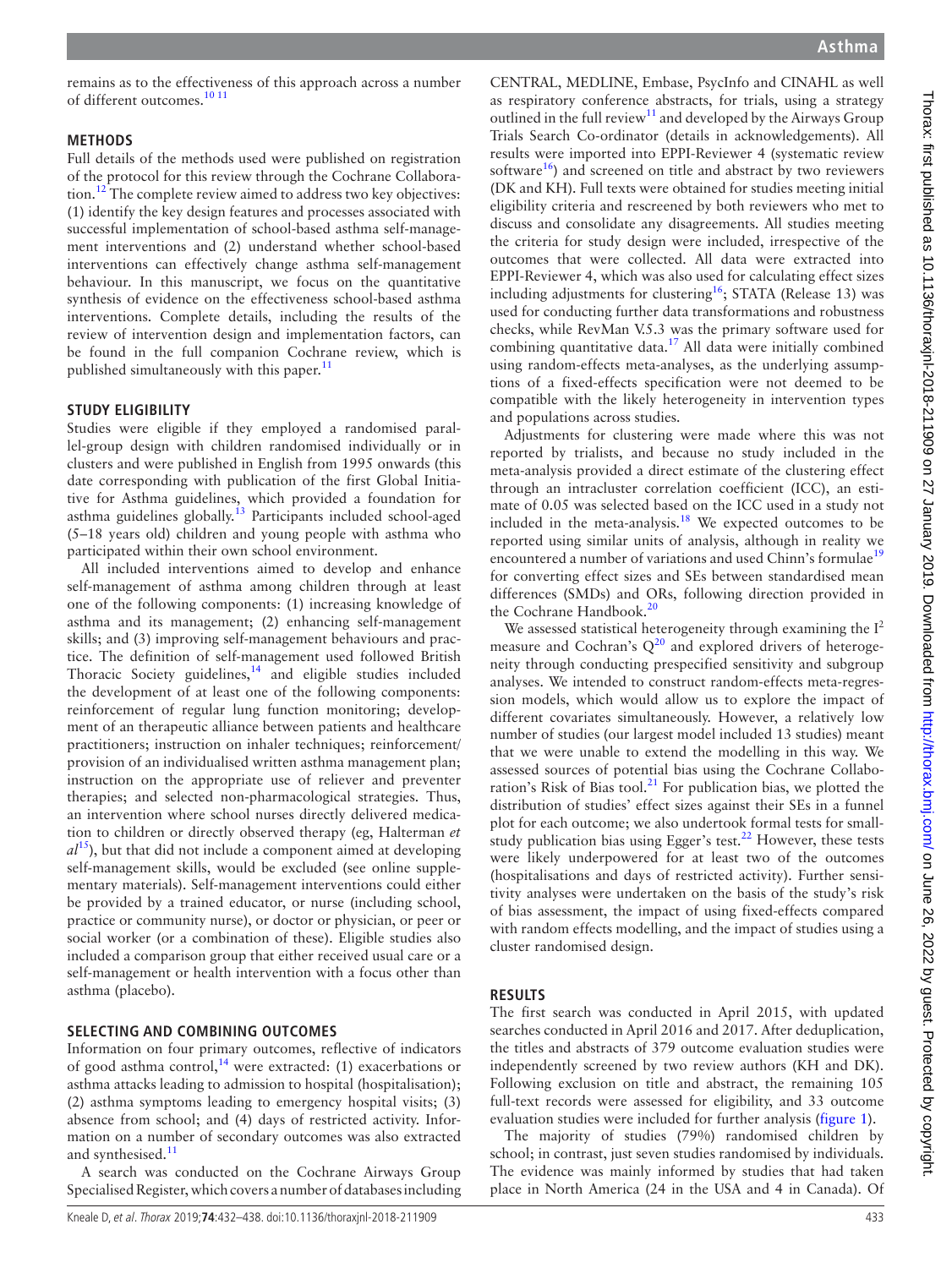

<span id="page-2-0"></span>**Figure 1** Flow chart. BTS, British Thoracic Society; RCT, randomised controlled trial.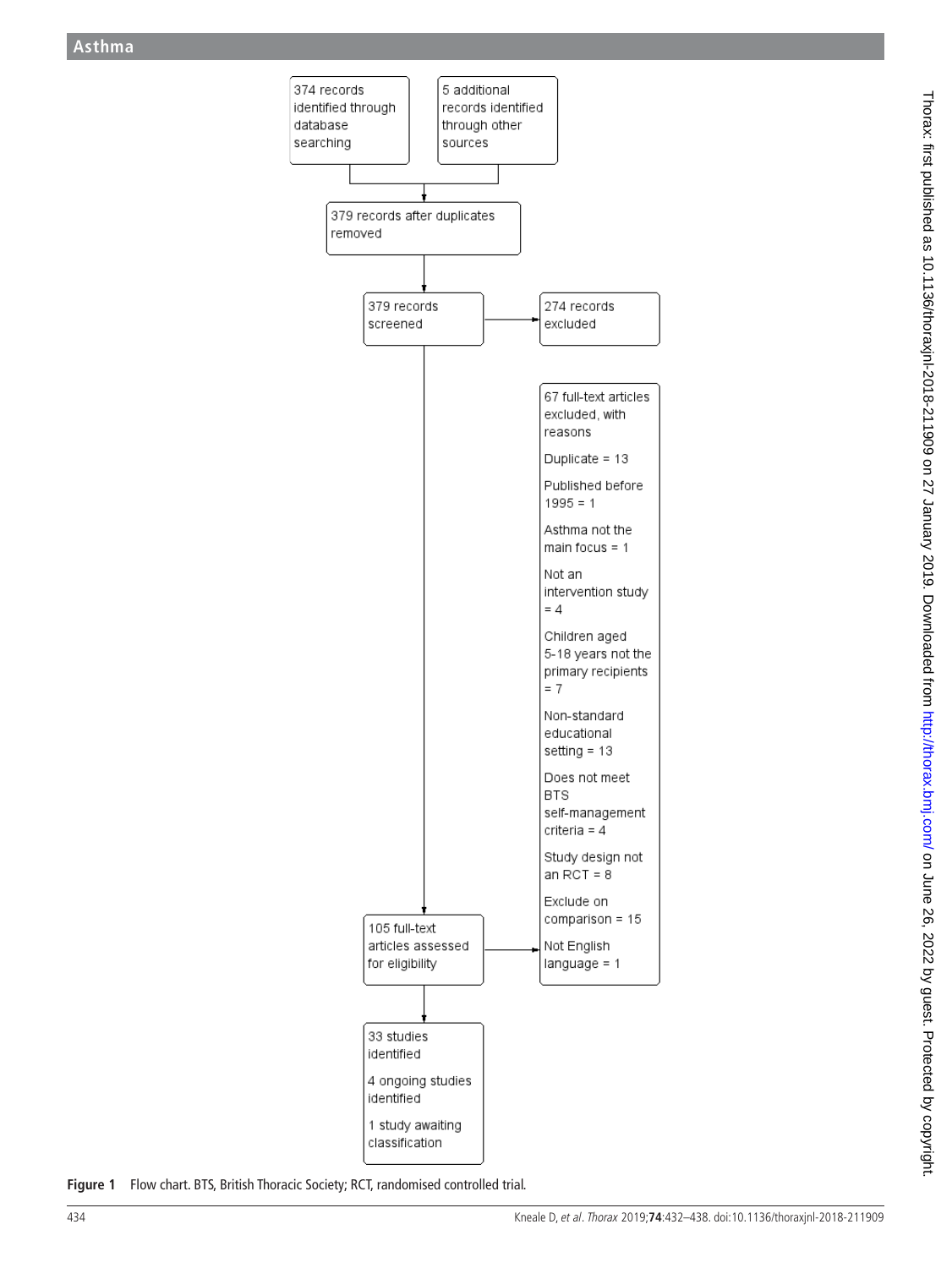| Table 1<br>Summary of meta-analyses                          |                   |      |                                                         |                                     |              |  |  |
|--------------------------------------------------------------|-------------------|------|---------------------------------------------------------|-------------------------------------|--------------|--|--|
| Outcome                                                      | Number of studies |      | Number of participants Effect size (modelling strategy) | Pooled effect size and Cl $I^2$ , % |              |  |  |
| Exacerbations leading to hospitalisation                     | 6                 | 1873 | Std. mean difference (IV, random<br>effects, 95% CI)    | $-0.19$ ( $-0.35$ to $-0.04$ )      | $\mathbf{0}$ |  |  |
| Exacerbations leading to emergency<br>department (ED) visits | 13                | 3883 | OR (IV. random effects, 95% CI)                         | $0.70(0.53)$ to $0.92$              | 26           |  |  |
| Absence from school                                          | 10                | 4609 | Std. mean difference (IV, random<br>effects, 95% CI)    | $-0.07$ ( $-0.22$ to 0.08)          | 70           |  |  |
| Days of restricted activity                                  |                   | 1852 | Std. mean difference (IV, random<br>effects, 95% CI)    | $-0.30$ ( $-0.41$ to $-0.18$ )      | 0            |  |  |

<span id="page-3-0"></span>**Table 1** Summary of meta-analyses

IV, inverse variance.

the remaining, two studies had taken place in the UK, two in Australia and one study each in China, Spain and Jordan. Eight studies took place in high/senior/secondary schools, 3 in junior/ middle schools and 15 in primary/elementary schools; a further three studies had taken place in a mixture of schools with the remainder being unclear [\(table](#page-3-0) 1). School-based asthma interventions took a number of diverse forms—from more manualised programmes including the American Lung Association's Open Airways for Schools programme (nine studies), Roaring Adventures of Puff (four studies) and the Triple-A programme (Adolescent Asthma Action; two studies)—to other novel intervention models being trialled for the first time. A minority of interventions were of relatively low intensity, comprising just one session (two studies) although most were of higher intensity comprising three or more sessions (28 studies, with 3 studies providing insufficient description). In nine studies, the interventions were delivered fully or in part by a school or public health nurse or nursing student, four involved teachers in delivery and two studies involved peer delivery (see supplementary materials).

Study quality varied according to domain, and for some domains, the risk of bias was deemed to be high in studies (see the full review for further details<sup>[11](#page-6-9)</sup>). However, the overall the potential for this risk of bias to compromise the results of the meta-analyses for the primary outcomes was deemed to be 'not serious' when grading the quality of the evidence and the strength of the recommendations.

#### **Results**

Enough information on exacerbations leading to hospital to calculate an effect size was provided by seven studies, six of which were combined in a meta-analysis of SMDs, with all six studies reporting a positive impact of the intervention and little evidence of statistical heterogeneity based on  $I^2$  (0%) and Cochran's Q statistics [\(table](#page-3-0) 1 and [figure](#page-3-1) 2). Overall, the results suggested that school-based asthma self-management interventions were moderately effective in reducing levels of hospitalisations among children (SMD −0.19, 95% CI −0.35 to −0.04). Tests for publication bias were ultimately underpowered,

although no evidence of publication bias was detected through visual inspection of the data.

A further measure of healthcare usage, emergency department (ED) visits were also included as a primary outcome, with data transformed to reflect the differential odds of reports of ED visits between intervention and control groups. Based on the results from 13 studies involving 3883 children, the evidence suggested that school-based asthma self-management interventions were effective in reducing the frequency of ED visits (OR 0.70, 95%CI 0.53 to 0.92; [figure](#page-4-0) 3). Among the 13 included studies, there was substantial heterogeneity, however, both in terms of magnitude and direction of effect, with three studies having negligible effect sizes (close to zero) and two having negative effect sizes; this resulted in an  $I^2$  of 26%. The number of studies and the level of heterogeneity allowed us to explore potential study characteristics that could help to explain the observed variation through planned subgroup analyses, although children's age, school type and socioeconomic status of children did not explain the observed heterogeneity. Sensitivity analyses based on model assumptions and data transformations did not suggest that the analytical decisions made influenced the effect sizes, and although based on a relatively small number of studies, neither the funnel plot nor Egger's test were indicative of publication bias.

Included in our meta-analysis of effects on school absences were 10 studies, although there was uncertainty as to whether school-based self-management interventions impacted on reducing absences from school (SMD −0.07, 95%CI −0.22 to 0.08). Among the studies, there was very high heterogeneity between effect size estimates, with  $I^2$  estimated at 70%. Effect sizes from half of the studies included in the meta-analysis indicated that the intervention had a negative impact in slightly or significantly increasing the number of school absences in the intervention group relative to the control. Prespecified subgroup analyses generally did not suggest that study-level characteristics explained between study heterogeneity, although one subgroup analysis (described in the full Cochrane review<sup>[11](#page-6-9)</sup>) indicated that studies drawing on a defined theoretical framework were more

| Study or Subgroup                              | <b>Std. Mean Difference</b>                                                                   | <b>SE</b> | Education<br>Total | Usual care/placebo | <b>Total Weight</b> | <b>Std. Mean Difference</b><br>IV, Random, 95% CI | <b>Std. Mean Difference</b><br>IV, Random, 95% CI |
|------------------------------------------------|-----------------------------------------------------------------------------------------------|-----------|--------------------|--------------------|---------------------|---------------------------------------------------|---------------------------------------------------|
| Atherly 2009                                   | $-0.1414917$                                                                                  | 0.7636936 | 225                | 233                | 1.0%                | $-0.14$ $[-1.64, 1.36]$                           |                                                   |
| Bruzzese 2011                                  | $-0.2194034$                                                                                  | 0.1198901 | 139                | 141                | 41.7%               | $-0.22$ $[-0.45, 0.02]$                           | -                                                 |
| Clark 2005                                     | $-0.1972$                                                                                     | 0.215018  | 271                | 272                | 12.9%               | $-0.20$ $[-0.62, 0.22]$                           |                                                   |
| Horner 2008                                    | $-0.1783$                                                                                     | 0.406301  | 81                 | 72                 | 3.6%                | $-0.18[-0.97, 0.62]$                              |                                                   |
| Horner 2015                                    | $-0.05692$                                                                                    | 0.168799  | 96                 | 100                | 21.0%               | $-0.06$ $[-0.39, 0.27]$                           |                                                   |
| Lew 2006                                       | $-0.29295$                                                                                    | 0.174179  | 115                | 128                | 19.7%               | $-0.29$ $-0.63$ , $0.051$                         |                                                   |
| Total (95% CI)                                 |                                                                                               |           | 927                | 946                | 100.0%              | $-0.19$ [ $-0.35, -0.04$ ]                        |                                                   |
| Test for overall effect: $Z = 2.52$ (P = 0.01) | Heterogeneity: Tau <sup>2</sup> = 0.00; Chi <sup>2</sup> = 1.03, df = 5 (P = 0.96); $P = 0\%$ |           |                    |                    |                     |                                                   | $\sim$ 1<br>Favours education Favours control     |

<span id="page-3-1"></span>**Figure 2** Meta-analysis of school-based asthma interventions—impact on hospitalisations.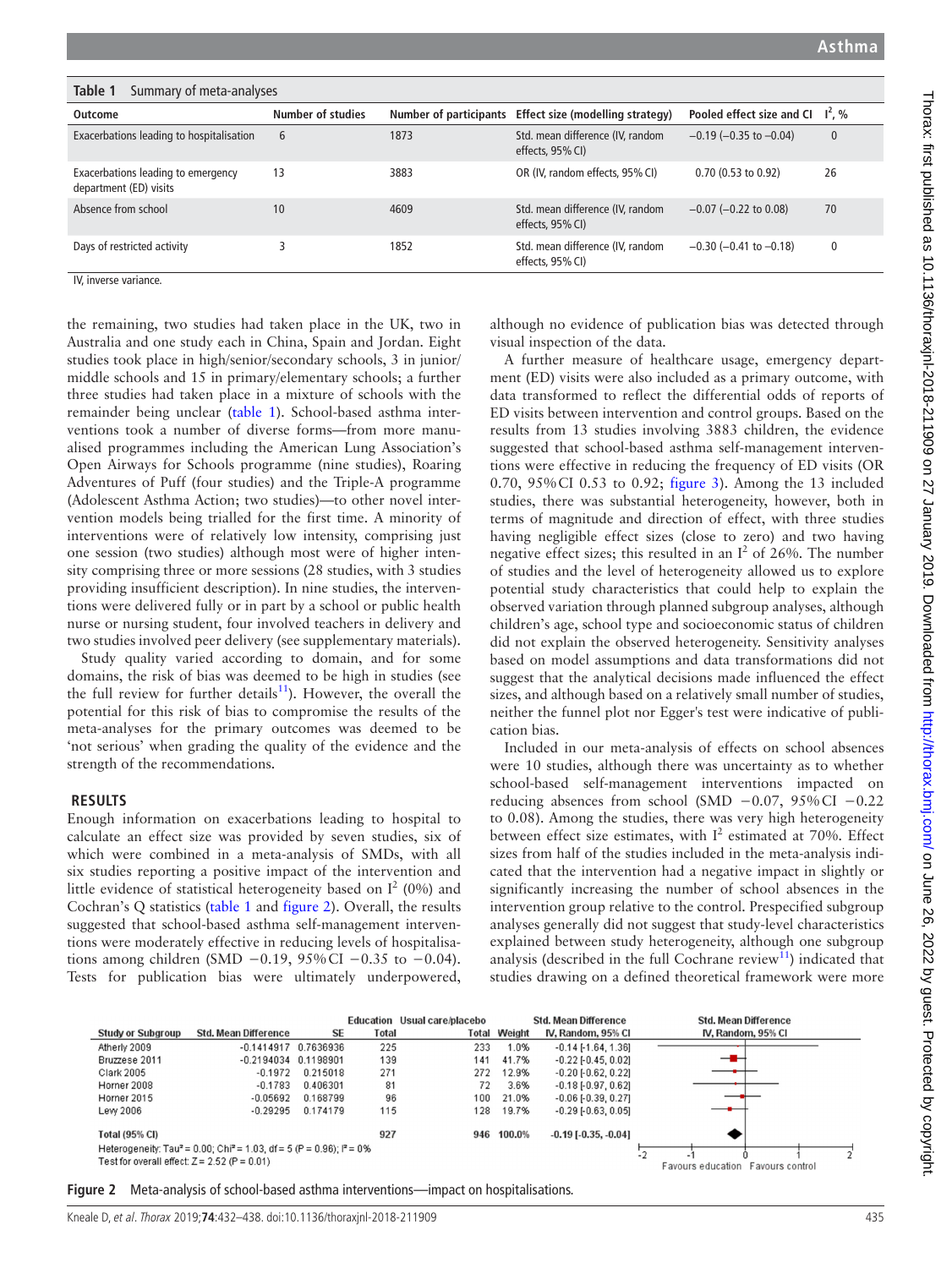| <b>Study or Subgroup</b>                                                                                   | log[Odds Ratio] | <b>SE</b>             | Total | Education Usual care/placebo<br>Total |                   | <b>Odds Ratio</b><br>Weight N, Random, 95% CI | <b>Odds Ratio</b><br>IV, Random, 95% CI |
|------------------------------------------------------------------------------------------------------------|-----------------|-----------------------|-------|---------------------------------------|-------------------|-----------------------------------------------|-----------------------------------------|
| Atherly 2009                                                                                               | 0.036203        | 0.91615               | 225   | 233                                   | 2.2%              | 1.04 [0.17, 6.25]                             |                                         |
| Bruzzese 2011                                                                                              | $-0.52479$      | 0.217943              | 139   | 141                                   | 18.2%             | $0.59$ [0.39, 0.91]                           |                                         |
| Cicutto 2005                                                                                               | $-0.36088$      | 0.407044              | 132   | 124                                   | 8.6%              | $0.70$ [0.31, 1.55]                           |                                         |
| Cicutto 2013                                                                                               |                 | $-1.14502$ 0.317415   | 625   | 691                                   | 12.1%             | $0.32$ [0.17, 0.59]                           |                                         |
| Clark 2005                                                                                                 | $-0.004$        | 0.3286                | 272   | 271                                   | 11.6%             | 1.00 [0.52, 1.90]                             |                                         |
| Horner 2008                                                                                                |                 | $-0.15415$ $0.447288$ | 81    | 72                                    | 7.5%              | $0.86$ [0.36, 2.06]                           |                                         |
| Horner 2015                                                                                                |                 | 0 0.306104            | 96    | 100                                   | 12.7%             | 1.00 [0.55, 1.82]                             |                                         |
| Howell 2005                                                                                                |                 | $-0.59982$ 1.048624   | 12    | 5                                     | 1.7%              | $0.55$ [0.07, 4.29]                           |                                         |
| Lew 2006                                                                                                   |                 | $-0.51962$ 0.315807   | 115   | 128                                   | 12.2%             | $0.59$ [0.32, 1.10]                           |                                         |
| McGhan 2003                                                                                                | 0.249363        | 0.632744              | 65    | 71                                    | 4.2%              | 1.28 [0.37, 4.43]                             |                                         |
| McGhan 2010                                                                                                | 0.97338         | 0.67978               | 71    | 126                                   | 3.7%              | 2.65 [0.70, 10.03]                            |                                         |
| Persaud 1996                                                                                               |                 | -1.25276 0.737327     | 18    | 18                                    | 3.2%              | $0.29$ [0.07, 1.21]                           |                                         |
| Velsor-Friedrich 2005                                                                                      |                 | $-0.45676$ 0.933208   | 28    | 24                                    | 2.1%              | $0.63$ [0.10, 3.94]                           |                                         |
| Total (95% CI)                                                                                             |                 |                       | 1879  | 2004                                  | 100.0%            | 0.70 [0.53, 0.92]                             |                                         |
| Heterogeneity: Tau <sup>2</sup> = 0.06; Chi <sup>2</sup> = 16.16, df = 12 (P = 0.18); l <sup>2</sup> = 26% |                 |                       |       |                                       | 20<br>0.05<br>0.2 |                                               |                                         |
| Test for overall effect: $Z = 2.54$ (P = 0.01)                                                             |                 |                       |       |                                       |                   |                                               | Favours control<br>Favours education    |

<span id="page-4-0"></span>**Figure 3** Meta-analysis of school-based asthma interventions—impact on emergency department visits.

effective (SMD  $-0.20$ , 95%CI  $-0.36$  to  $-0.04$ ; studies=6) than those that did not (SMD 0.08, 95%CI  $-0.05$  to 0.20; studies=4), although there remained moderate levels of heterogeneity for both subgroups [\(figure](#page-4-1) 4). Sensitivity analyses based on model assumptions and data transformations did not suggest that the analytical decisions made influenced the effect sizes, and there was negligible evidence of publication bias.

Finally, three studies contributed data to our meta-analysis of the impact of school-based asthma self-management interventions in reducing the number of days of restricted activity that children experienced ([figure](#page-5-0) 5). These provided evidence that the intervention mode could reduce the number of days of restricted activity experienced (SMD −0.30, 95%CI −0.41 to −0.18; studies=3), although based on a limited number of studies. All three studies provided relatively consistent evidence around the direction and magnitude of the effect  $(I^2=0\%)$ .

## **Discussion**

The results from the meta-analyses showed that school-based self-management interventions are effective in improving healthcare usage including hospitalisations (6 studies) and ED visits (13 studies) as well as effective in improving an indicator of health status in reducing days of restricted activity (3 studies). Effectiveness was not consistent for school absences, where the point estimate suggested a small effect and with a CI that crossed the line of no effect.

The intervention appeared most effective for outcomes involving healthcare usage. These were measured in a relatively uniform way in studies (although several transformations were made in the meta-analyses to facilitate synthesis). The reason why a smaller impact was observed for school absences is unclear, although additional subgroup analyses suggested that the way in which the intervention was implemented may have a greater impact on this outcome. In particular, the reported use of a theoretical framework in the study appeared to distinguish between studies that were more effective in reducing levels of school absences compared with those that were not. While there is no universal consensus as to the importance of school absences as an indicator of asthma control, $^{23}$  demonstrating improvement on this indicator may be important in gaining access to school

|                                                                                                   |                                                                                                | <b>Std. Mean Difference</b> |                          |                                                                                              | Std. Mean Difference                                       |  |  |
|---------------------------------------------------------------------------------------------------|------------------------------------------------------------------------------------------------|-----------------------------|--------------------------|----------------------------------------------------------------------------------------------|------------------------------------------------------------|--|--|
| <b>Study or Subgroup</b>                                                                          | <b>Std. Mean Difference</b>                                                                    |                             | SE Weight                | IV, Random, 95% CI                                                                           | IV, Random, 95% CI                                         |  |  |
| 6.2.1 Theoretical framework utilised explicitly                                                   |                                                                                                |                             |                          |                                                                                              |                                                            |  |  |
| Bruzzese 2011                                                                                     | $-0.38207$                                                                                     | 0.120627                    | 12.6%                    | $-0.38$ [ $-0.62$ , $-0.15$ ]                                                                |                                                            |  |  |
| Cicutto 2005                                                                                      | $-0.25559$                                                                                     | 0.150825                    | 10.6%                    | $-0.26$ [ $-0.55$ , $0.04$ ]                                                                 |                                                            |  |  |
| Cicutto 2013                                                                                      | $-0.22931$                                                                                     | 0.071145                    | 15.9%                    | $-0.23$ [ $-0.37, -0.09$ ]                                                                   |                                                            |  |  |
| Howell 2005                                                                                       | 0.151706                                                                                       | 0.63494                     | 1.3%                     | $0.15$ [-1.09, 1.40]                                                                         |                                                            |  |  |
| McGhan 2003                                                                                       |                                                                                                | $-0.18135$ 0.227497         | 6.9%                     | $-0.18[-0.63, 0.26]$                                                                         |                                                            |  |  |
| McGhan 2010                                                                                       | 0.24628                                                                                        | 0.18688                     | 8.7%                     | $0.25$ [-0.12, 0.61]                                                                         |                                                            |  |  |
| Subtotal (95% CI)                                                                                 |                                                                                                |                             |                          |                                                                                              |                                                            |  |  |
|                                                                                                   | Heterogeneity: Tau <sup>2</sup> = 0.02; Chi <sup>2</sup> = 8.47, df = 5 (P = 0.13); $P = 41\%$ |                             |                          |                                                                                              |                                                            |  |  |
| Test for overall effect: $Z = 2.35$ (P = 0.02)                                                    |                                                                                                |                             |                          |                                                                                              |                                                            |  |  |
|                                                                                                   |                                                                                                |                             |                          |                                                                                              |                                                            |  |  |
|                                                                                                   |                                                                                                |                             |                          |                                                                                              |                                                            |  |  |
| Gerald 2006                                                                                       | 0.198715                                                                                       | 0.08385                     | 15.0%                    | $0.20$ [0.03, 0.36]                                                                          |                                                            |  |  |
| Gerald 2009                                                                                       |                                                                                                | 0.084988 0.200481           | 8.0%                     | $0.08$ [ $-0.31$ , $0.48$ ]                                                                  |                                                            |  |  |
| Persaud 1996                                                                                      |                                                                                                | $-0.23645$ 0.334639         | 4.0%                     | $-0.24$ [ $-0.89$ , $0.42$ ]                                                                 |                                                            |  |  |
| Splett 2006                                                                                       |                                                                                                | 0.019 0.051402              | 17.0%                    | $0.02$ $[-0.08, 0.12]$                                                                       |                                                            |  |  |
|                                                                                                   |                                                                                                |                             |                          |                                                                                              |                                                            |  |  |
| Heterogeneity: Tau <sup>2</sup> = 0.00; Chi <sup>2</sup> = 4.16, df = 3 (P = 0.24); $P = 28\%$    |                                                                                                |                             |                          |                                                                                              |                                                            |  |  |
| Test for overall effect: $Z = 1.23$ (P = 0.22)                                                    |                                                                                                |                             |                          |                                                                                              |                                                            |  |  |
|                                                                                                   |                                                                                                |                             |                          |                                                                                              |                                                            |  |  |
|                                                                                                   |                                                                                                |                             |                          |                                                                                              |                                                            |  |  |
| Heterogeneity: Tau <sup>2</sup> = 0.03; Chi <sup>2</sup> = 30.09, df = 9 (P = 0.0004); $P = 70\%$ |                                                                                                |                             |                          |                                                                                              |                                                            |  |  |
| Test for overall effect: $Z = 0.93$ (P = 0.35)                                                    |                                                                                                |                             |                          |                                                                                              |                                                            |  |  |
|                                                                                                   | Test for subgroup differences: Chi <sup>2</sup> = 6.84, df = 1 (P = 0.009), $P = 85.4\%$       |                             |                          |                                                                                              |                                                            |  |  |
| 6.2.2 Use of theory not explicit<br>Subtotal (95% CI)<br><b>Total (95% CI)</b>                    |                                                                                                |                             | 55.9%<br>44.1%<br>100.0% | $-0.19$ [ $-0.35$ , $-0.03$ ]<br>$0.08$ [ $-0.05$ , $0.20$ ]<br>$-0.07$ [ $-0.22$ , $0.08$ ] | 0.5<br>$-0.5$<br>$-1$<br>Favours education Favours control |  |  |

<span id="page-4-1"></span>**Figure 4** Meta-analysis of school-based asthma interventions—impact on school absences subgrouped by use of theory.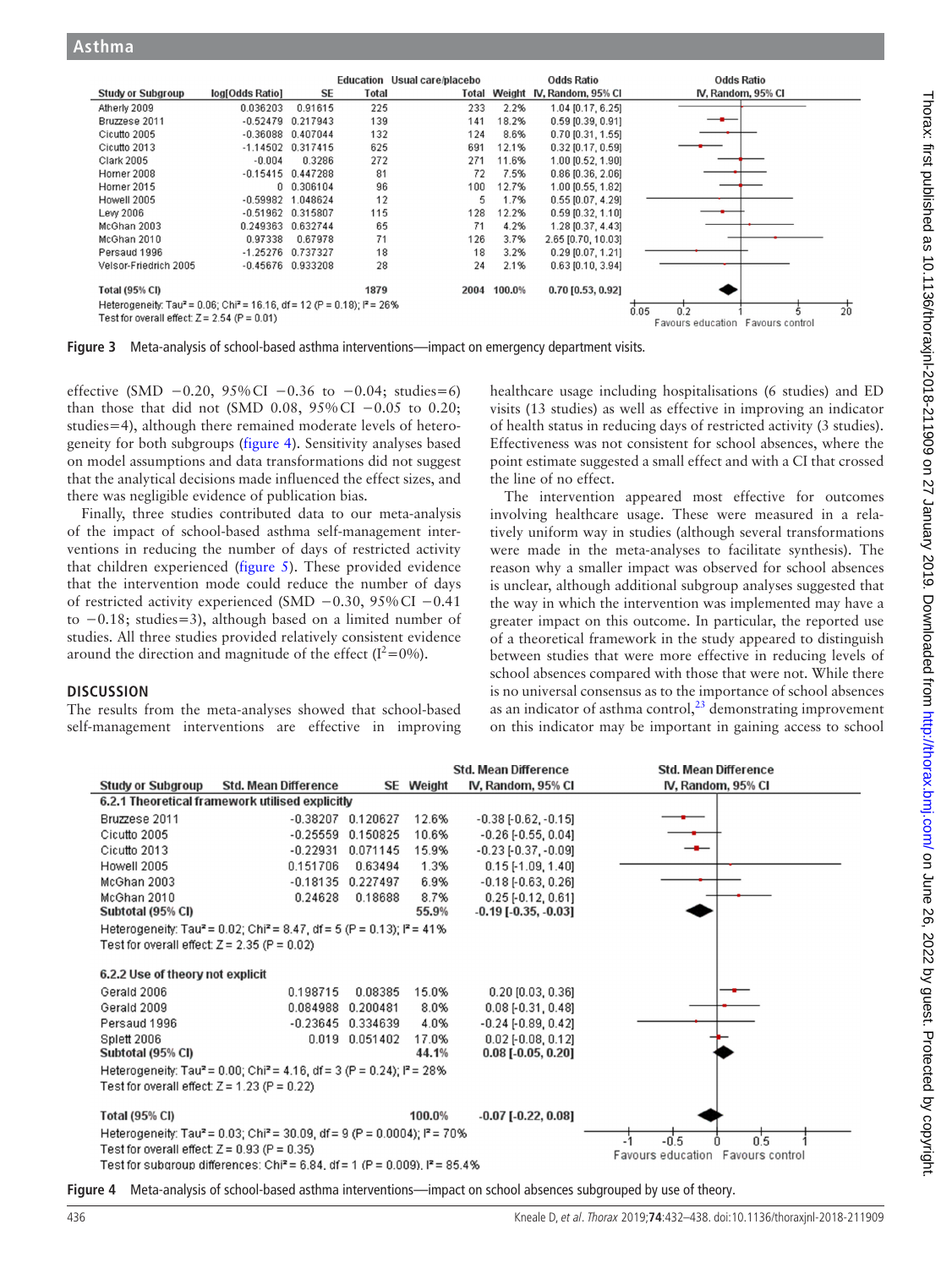

<span id="page-5-0"></span>**Figure 5** Meta-analysis of school-based asthma interventions—impact on days of restricted activity.

sites and the cooperation of school staff. This result does not indicate that use of theory is causal in reducing school absences. However, the use of theory may signify instances where triallists have an in-depth knowledge of how their intervention works, which shapes all stages of delivery through to the reporting of the outcomes, which in turn leads to better outcomes for children, particularly for outcomes that may be otherwise more intractable; alternatively, the reported use of theory may be a marker for the experience of the triallists, or trial team.

There are several limitations to this review. First, most of the studies were conducted in the USA and Canada, and very few of the included studies were conducted in the UK, Europe or beyond. Factors reflecting health policy and access to healthcare across different settings are likely to influence the design and implementation of an intervention, although their impact was not fully assessed here. Nevertheless, the way in which children attend schools is fairly similar worldwide; therefore, little impact is expected in terms of the applicability of the approach to schools in middle and higher income settings. However, the US focus of studies may impact on the transferability of the intervention findings. The nature of healthcare delivery and the high number of children without adequate healthcare coverage could mean that the intervention has a greater impact in US settings compared with settings with universal healthcare coverage (eg, the UK), particularly among lower income populations with substantial levels of underdiagnosis and low levels of access to the correct medication plans. Several of the trials (eg, refs [24 25\)](#page-6-21) were developed precisely on the basis of this rationale and selected schools as the delivery site because of the universality of education, as opposed to healthcare, in these settings. The implications for transferability could mean that lower effect sizes are achieved in settings with better healthcare coverage, higher rates of diagnosis and greater equality in access to appropriate medication (eg, settings such as the UK where healthcare is universally free at the point of delivery). Similarly, a greater number of studies were conducted within primary/elementary schools than within high/secondary schools. Both the under-representation of settings beyond North America and high school settings represent caveats to the generalisability of findings.

A second limitation is that there was variation in the way in which a number of outcomes were measured. Previous calls to action have been made to standardise the outcome that are collected during children's asthma trials, $26-28$  although this review suggests that these have only been partially successful, given that data from a number of studies that met the eligibility criteria for trial design were not included in meta-analysis because the trials did not measure these outcomes. While the outcomes included in the meta-analyses were only combined after a lengthy consideration of the potential methodological and clinical heterogeneity, there also remains a likelihood that at least part of the heterogeneity observed between studies was due to measurement error. For many of the secondary outcomes that were examined in the companion review, $11$  for example, lung function, there was even greater heterogeneity

in the measurement of outcomes that precluded combining the effect sizes within a meta-analytic framework. In addition to greater efforts for standardisation of outcome domains, this review suggests a need for greater standardisation of appropriate measurement and reporting of outcomes collected within trials. For example, in the case of hospitalisations, the original data were collected in studies as the mean number of hospitalisations (continuous count data), reports of any instances of hospitalisations (binary data) and median level of hospitalisation (the latter not combined in meta-analysis); these also differed in measurement approach (hospitalisations over a relatively short duration (eg,  $4 \text{ weeks}^{29}$  $4 \text{ weeks}^{29}$  $4 \text{ weeks}^{29}$ ) compared with a longer exposure period (eg,  $12$  months<sup>[30](#page-6-24)</sup>)). Agreement on which outcomes to measure may represent an important first step in standardising trial reporting and developing core outcome sets $^{31}$ ; however, this review suggests that further work is needed to agree how these indicators should be operationalised. The diversity of measurement approaches, and consequently the number of transformations needed to standardise the data into a common metric, do potentially compromise the results. While sensitivity analyses were conducted in full to check the robustness of our assumptions, the lack of standardisation nevertheless represents a caveat to the results.

A third limitation is that, since we excluded studies that delivered other asthma interventions, we do not know the added value of running an intervention in a school, compared with running an intervention in a hospital or community setting. Similarly, we excluded studies that delivered asthma interventions in schools but that did not meet our definition of self-management. This may have narrowed our ability to understand the full potential of schools as sites for improving children's asthma. What is clear, however, is that schools provide access to large numbers of children with asthma, including those who do not regularly attend appointments with their medical provider.

A fourth limitation is that, while the overall impact of schoolbased interventions was positive for most of the primary outcomes examined in the review, some individual studies did report negative intervention impacts among children. For example, in our model of ED visits, two studies, both using the same intervention model, reported that children were more likely to experience an ED visit after the intervention than the control. The underlying mechanisms of how a school-based asthma intervention increases healthcare usage are unclear. Such potentially counterintuitive effects may reflect the content of self-management information delivered to children, which could recommended greater contact with healthcare providers when children experience asthma exacerbations. A narrative approach to the synthesis of the outcome evaluations data including reviewing the content of the self-management education could lead to an enhanced understanding of why a small number of trials ostensibly led to more negative outcomes among children.

In summary, this review supports the hypothesis that schoolbased self-management interventions are effective in improving healthcare usage outcomes for children with asthma. Although